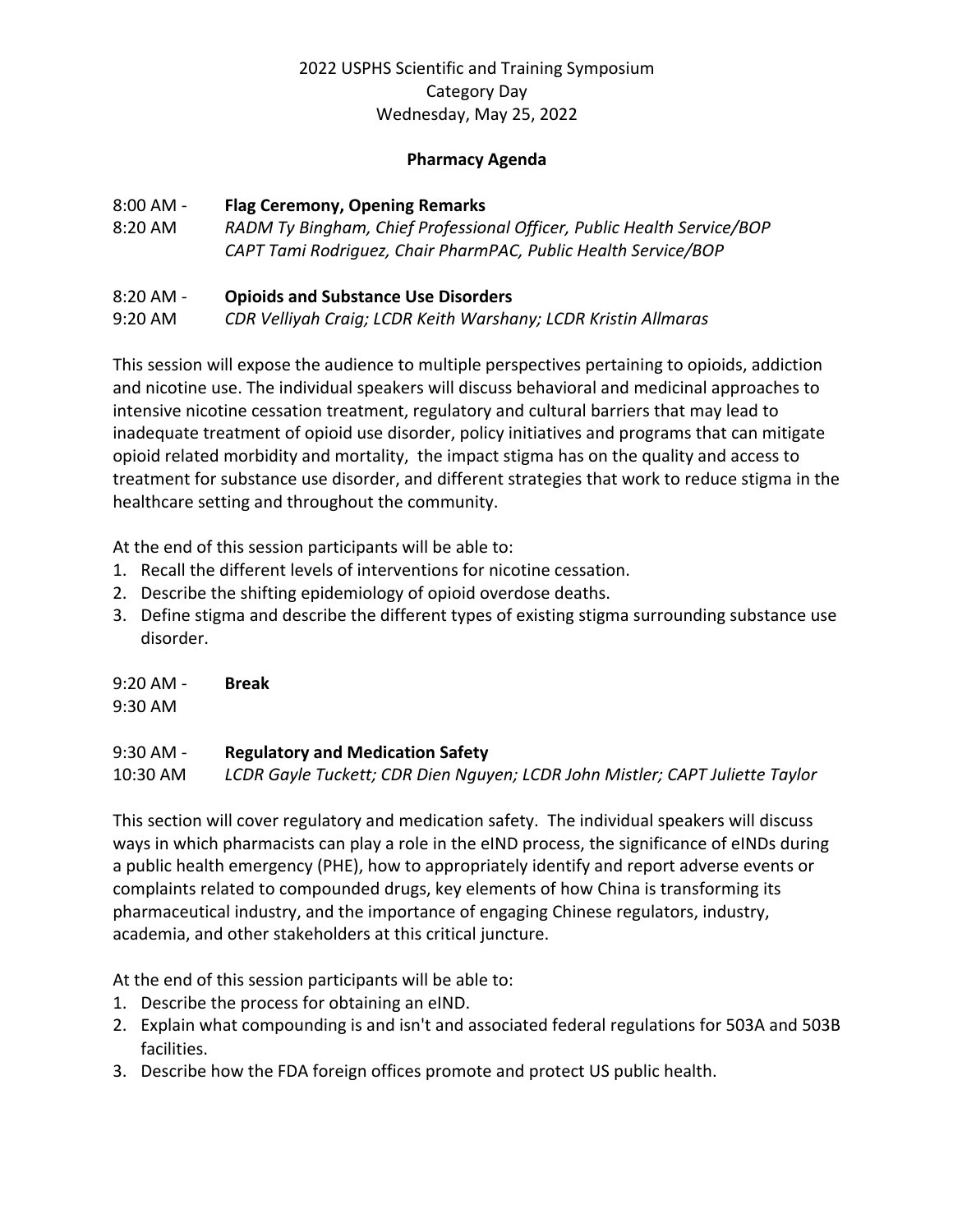# 2022 USPHS Scientific and Training Symposium Category Day Wednesday, May 25, 2022

#### 10:30 AM - **From Evidenced-Based Practice to Evidence-Based Education**

11:00 AM *CDR Susan Alu* 

This session will highlight key concepts in adult learning to assist pharmacists in delivering highimpact educational opportunities.

At the end of this session participants will be able to:

- 1. Describe characteristics of adult learners that affect instruction and learning.
- 2. Identify three common pitfalls of adult education and techniques to avoid them.
- 3. Explain and apply "Transfer of Learning" concepts to educational opportunities in the workplace.

11:00 AM - **Break in Exhibit Hall**

1:00 PM

## 1:00 PM - **Pharmacy Luncheon with PharmPAC Awards, Rose Ceremony**

2:30 PM *CAPT Tami Rodriguez, Chair PharmPAC, Public Health Service/BOP LCDR Jeannie Hong, Clinical Pharmacist, Indian Health Service* 

## 2:30 PM - **Leadership, Deployment, and Officership Overview**

3:30 PM *CDR Kimberly Langley; CDR Weston Thompson; CDR Alexander Varga* 

This session will expose the audience to multiple topics pertaining to officership, deployment and leadership. The individual speakers will discuss the leadership roles of pharmacy officers in the USPHS Commissioned Corps Headquarters Command Cell, resources for pharmacists to prepare for roles in the incident command structure of the USPHS Commissioned Corps Headquarters Command Cell, common issues leaders in pharmacy face in their practice, areas of improvement in decision making practices, what Operation Bushmaster is, and the roles USPHS pharmacists can fill at Operation Bushmaster and how that role is subject to evolve.

At the end of this session participants will be able to:

- 1. Explain how the incident command structure was implemented to support an unprecedented number of COVID-19, Operations Allies Welcome, and other missions managed by the U.S. Public Health Service (USPHS) Commissioned Corps Readiness and Deployment.
- 2. Describe common issues leaders in pharmacy face in their practice.
- 3. Describe what USUHS is and their relationship to USPHS.

3:30 PM - **Break** 4:00 PM

4:00 PM - **Flag Officers Panel**